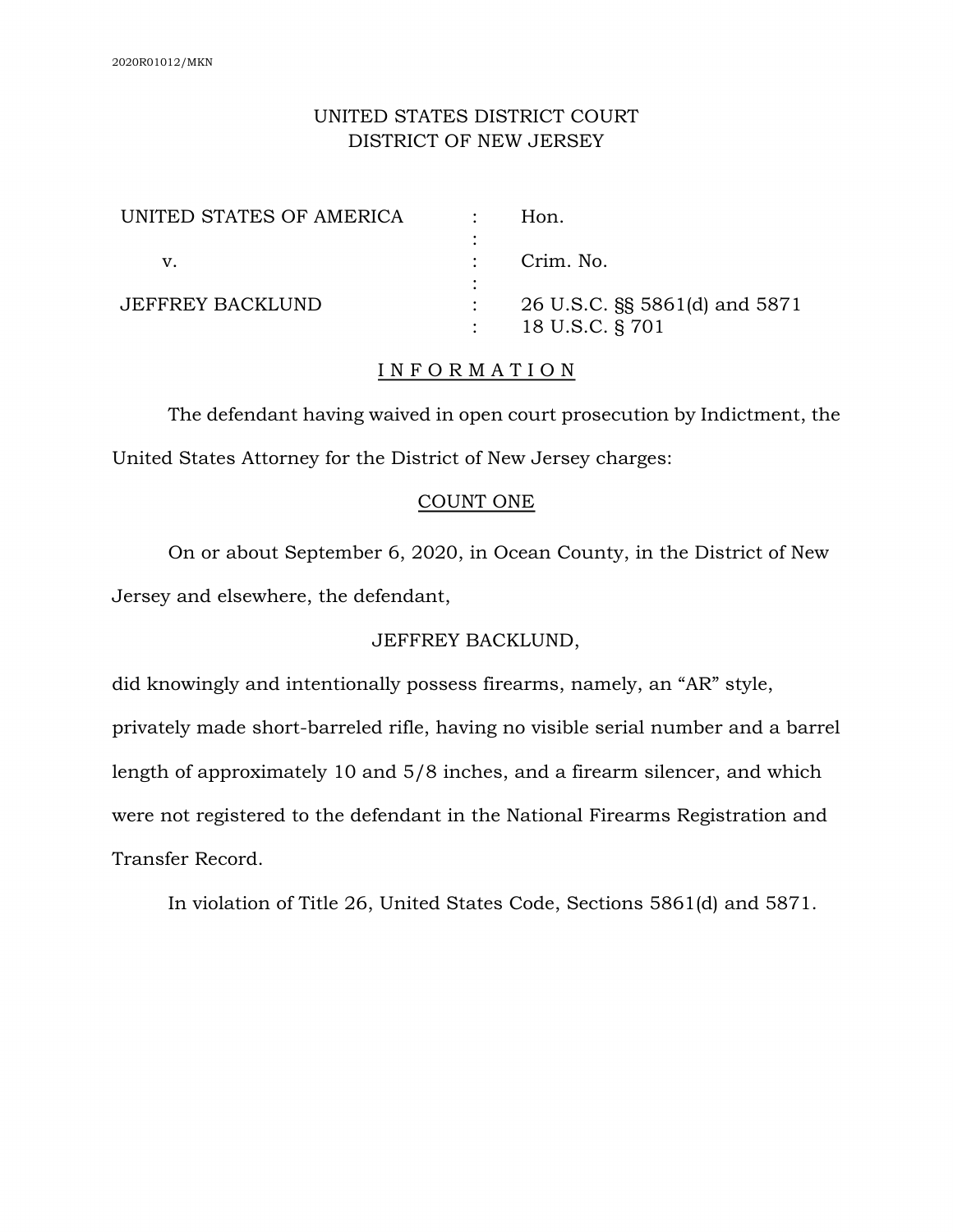#### COUNT TWO

On or about September 6, 2020, in Ocean County, in the District of New Jersey and elsewhere, the defendant,

#### JEFFREY BACKLUND,

did knowingly possess badges, identification cards, and other insignia, of the design prescribed by the head of a department or agency of the United States for use by any officer and employee thereof, namely, Federal Bureau of Investigation identification cards, a Bureau of Alcohol, Tobacco, Firearms, and Explosives identification badge, a Drug Enforcement Administration identification badge, and a United States Marshals Service identification badge, or colorable imitation thereof.

In violation of Title 18, United States Code, Section 701.

2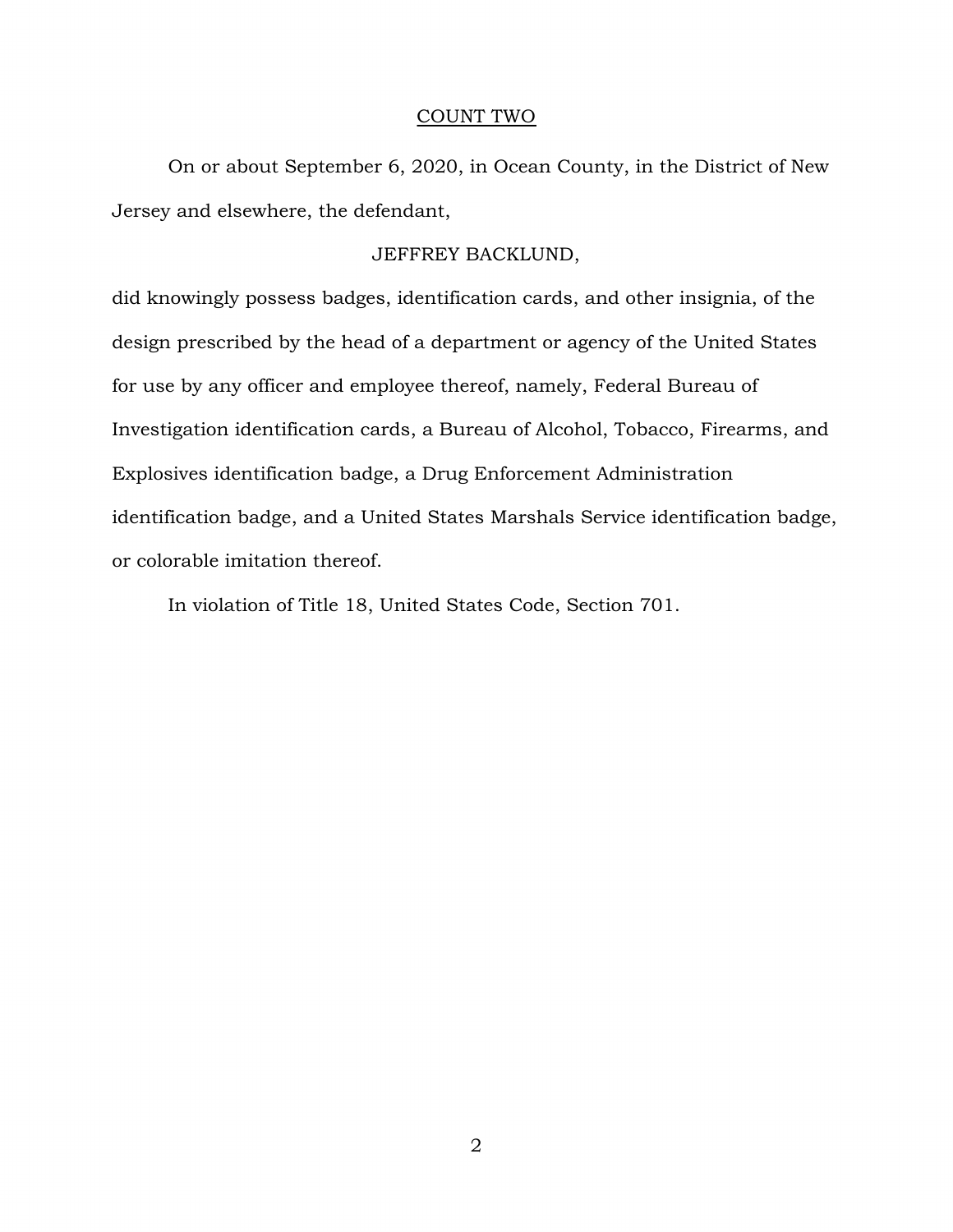## FORFEITURE ALLEGATION

1. Upon conviction of the firearms offense in violation of 26 U.S.C. § 5872, as charged in Count One of this Information, defendant JEFFREY BACKLUND shall forfeit to the United States, pursuant to 26 U.S.C. § 5872 and 28 U.S.C. § 2461(c), any firearms and ammunition involved in the commission of the offense, including, but not limited to, the following:

- (a) one AR-type, .223 caliber, Privately Manufactured Firearm, no manufacturer markings or serial number, having a barrel of less than 16 inches in length; and
- (b) one metal cylindrical device, tan in color, approximately 8- 1/8 inches in length and approximately 1-1/2 inch at its major diameter, with no NFA markings or serial number, determined to be a device for silencing, muffling, or diminishing the report of a portable firearm.

# Substitute Assets Provision

2. If any of the above-described forfeitable property, as a result of any act or omission of the defendant:

- (a) cannot be located upon the exercise of due diligence;
- (b) has been transferred or sold to, or deposited with, a third party;
- (c) has been placed beyond the jurisdiction of the Court;
- (d) has been substantially diminished in value; or
- (e) has been commingled with other property which cannot be subdivided without difficulty;